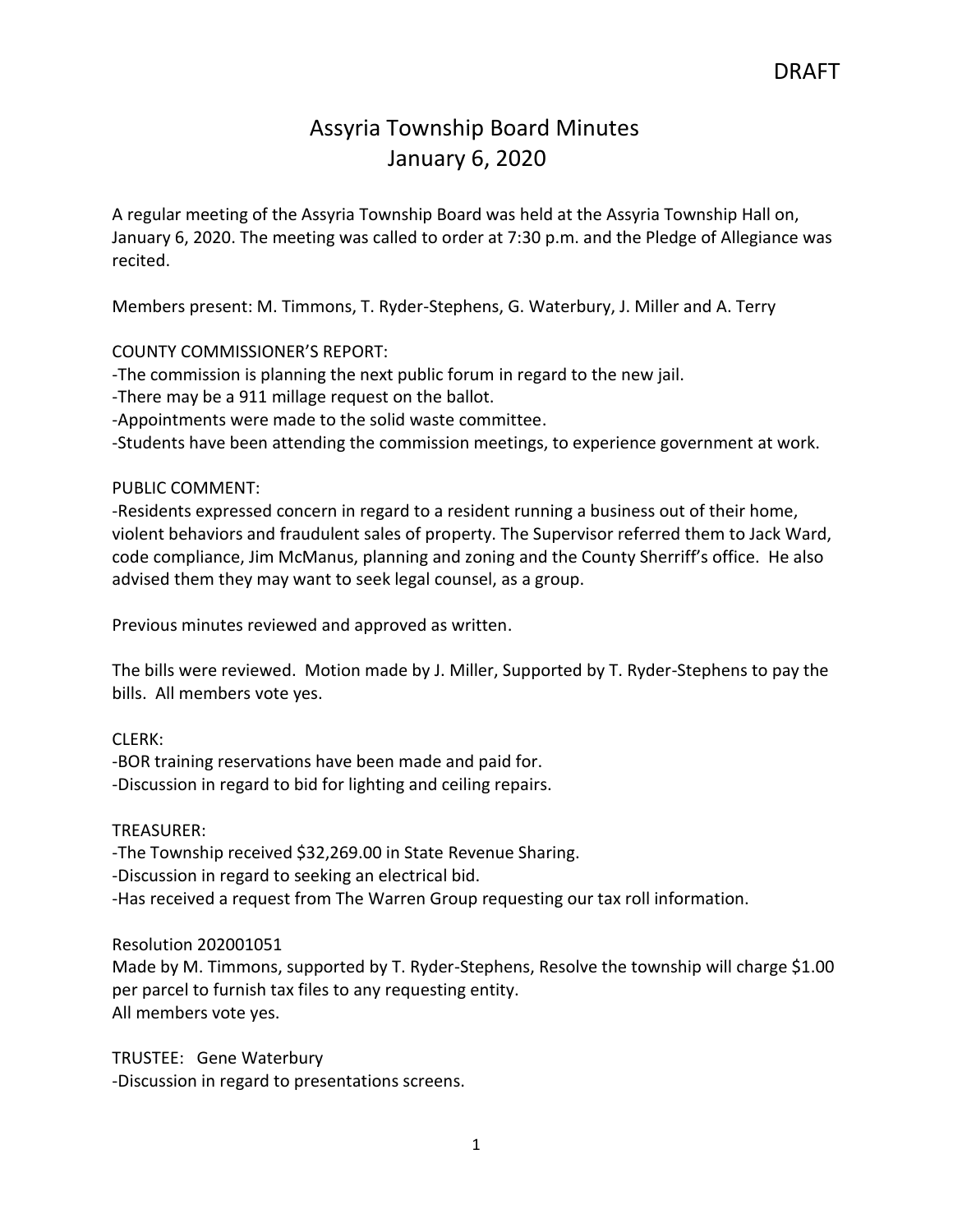DRAFT

TRUSTEE: Jim Miller -Discussion in regard to Mastodon bones found in Assyria Township in 1939.

## SUPERVISOR:

-BOR will meet March 3, 9, 10, 12 of 2020.

-Looking for alternate BOR members.

-Instructed the Assessor persons requesting a property tax exemption shall do so in person.

-Hamilton has completed the work leveling the South/East side of the property.

-Discussion in regard to possible future projects for the property.

-Road Commission annual meeting is at 1:00 p.m. on Thursday, January 7, 2020.

-Request the board consider a response plan for a Township power outage.

-Election workers, if under \$1,800.00 no withholding and if under \$600.00 no W-2.

-Website, contact information does not allow copying e-mail address, print does.

-Assyria Township & Bellevue Township are now responsible to the Drain Commission for a part of the upkeep for the Gibson/Triskett drain. Drain Commissioner states he works closely with the Barry County Conservation District to insure good land use management. -Request the Clerk establish and keep a Drain file.

-Discussion in regard to the new east portion of Assyria cemetery and its development.

-Needs to obtain a cost from the Sexton to start mowing the new area of the cemetery. -Discussion in regard to the recent survey comparing the Barry County Township's pay benefits. Assyria Township's salaries appear to be significantly lower than townships of the same size or smaller.

Resolution to increase Board salaries effective April 1, 2020.

WHEREAS: MCL 41.95 authorizes the township board of Assyria Township to determine the salaries for the offices of supervisor, clerk, treasurer and trustees for fiscal year 2021 by adopting a resolution for each office at least 30 days prior to the township annual meeting of the electors; and WHEREAS, the township board deems that an adjustment in the salaries of the office of trustee, supervisor, clerk and treasurer shall be as follows:

| Trustees:   | \$1,450.00  |
|-------------|-------------|
| Supervisor: | \$7,830.00  |
| Clerk:      | \$10,791.00 |
| Treasurer   | \$12,270.00 |

BE IT ALSO RESOLVED, that this resolution shall be submitted to the electors at the annual meeting to be held on the last working day of March of this year, at which time the electors may modify these amounts. Pursuant to MCL 41.96(7), such modifications(s) that may be made by the electors cannot result in a reduction of salary during each official's term of office. In the event that the electors remain silent, the officers shall be entitled to the salaries as established in this resolution.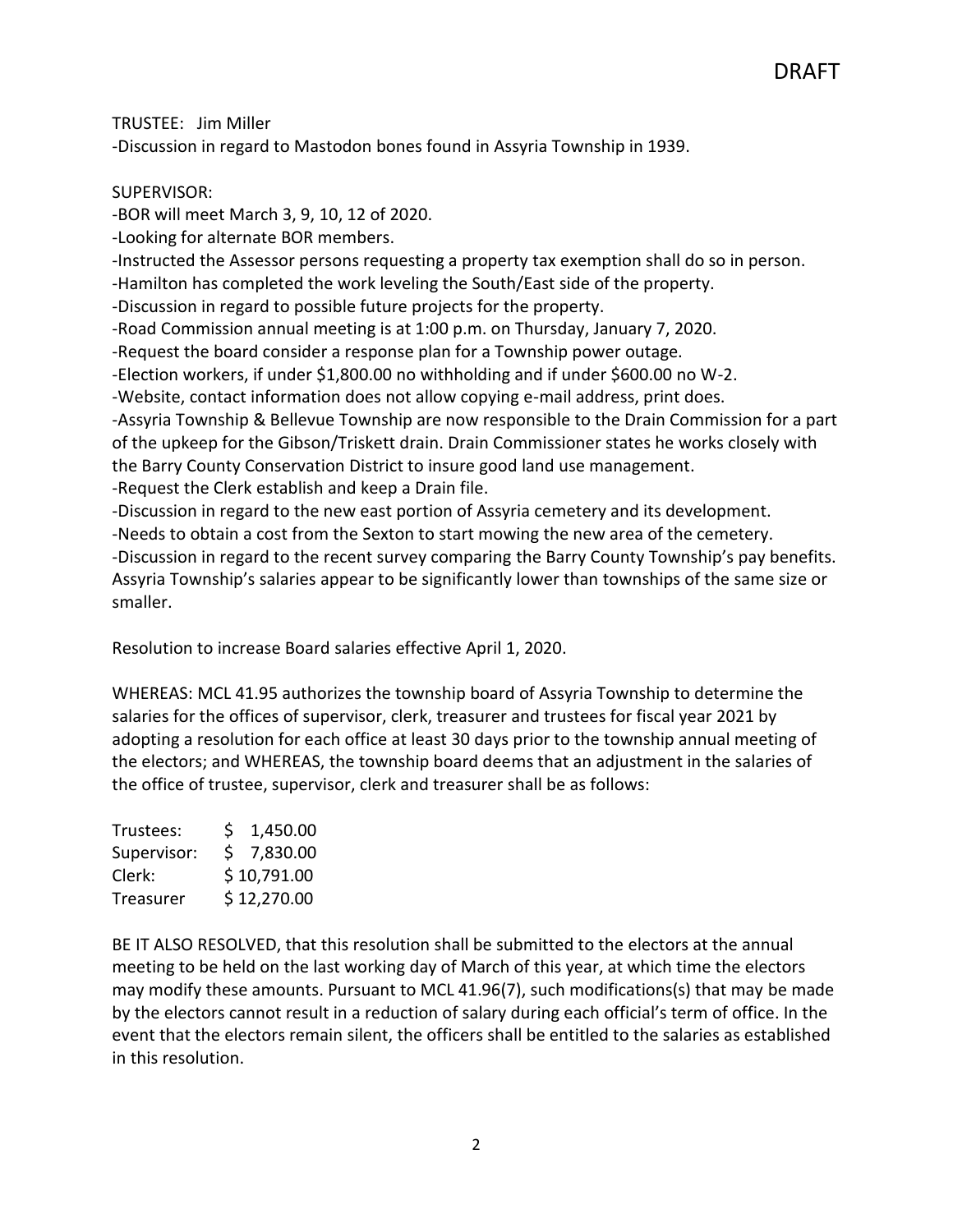BE IT FURTHER RESOLVED that this resolution presented and offered to the Assyria Township Board on January 6 of the year 2020 by Mike P. Timmons and Supported by G. Waterbury with a final vote of 5 for (YES) 0 Against (NO) is declared accepted by the Supervisor.

Amend Budget:

Motion made by M. Timmons, Supported by Ryder-Stephens to move \$421.00 from 276-962 to 257-705. All members vote yes.

Motion made by M. Timmons, supported by J. Miller to move \$230.00 from 101-955 to 254- 703. All members vote yes.

Motion made by M. Timmons, Supported by Ryder-Stephens to move \$1,200.00 from 101-955 to 254-702. All members vote yes.

Motion made by M. Timmons, Supported by Ryder-Stephens to move \$800.00 from 257-727 to 257-704. All members vote yes.

Motion made by M. Timmons, Supported by Ryder-Stephens to move \$4,000.00 from 257-962 to 257-704. All members vote yes.

Motion made by M. Timmons, Supported by Ryder-Stephens to move \$500.00 from 253-727 to 101-962. All members vote yes.

IT: ABSENT

PUBLIC COMMENT: -Residents thanked the board for their suggestions and time.

OLD BUSINESS: NONE

Meeting adjourned at 10:15 p. m.

| Date       | <b>Num</b> | <b>Name</b>                   | <b>Memo</b>                             | <b>Amount</b> |
|------------|------------|-------------------------------|-----------------------------------------|---------------|
|            |            |                               |                                         |               |
| 12/08/2019 | 10381      | <b>MTA</b>                    | <b>BOR</b> training                     | $-504.50$     |
| 12/08/2019 | 10382      | <b>Eugene T Waterbury</b>     | Reimbursement for ladder & caution tape | $-123.29$     |
| 12/31/2019 | 10383      | Kent Oil                      | Propane                                 | $-558.32$     |
| 12/31/2019 | 10384      | <b>Consumers Energy</b>       | Electric 11-20-19 to 12-17-19           | $-58.09$      |
| 12/31/2019 | 10385      | <b>Barry County Telephone</b> | Telephone/internet 12-15-19 to 1-14-20  | $-96.04$      |
| 12/31/2019 | 10386      | <b>The Reminder</b>           | Board of revenue notice                 | $-54.81$      |
| 12/31/2019 | 10387      | <b>Accident Fund</b>          | Insurance                               | $-764.00$     |
|            |            |                               |                                         |               |